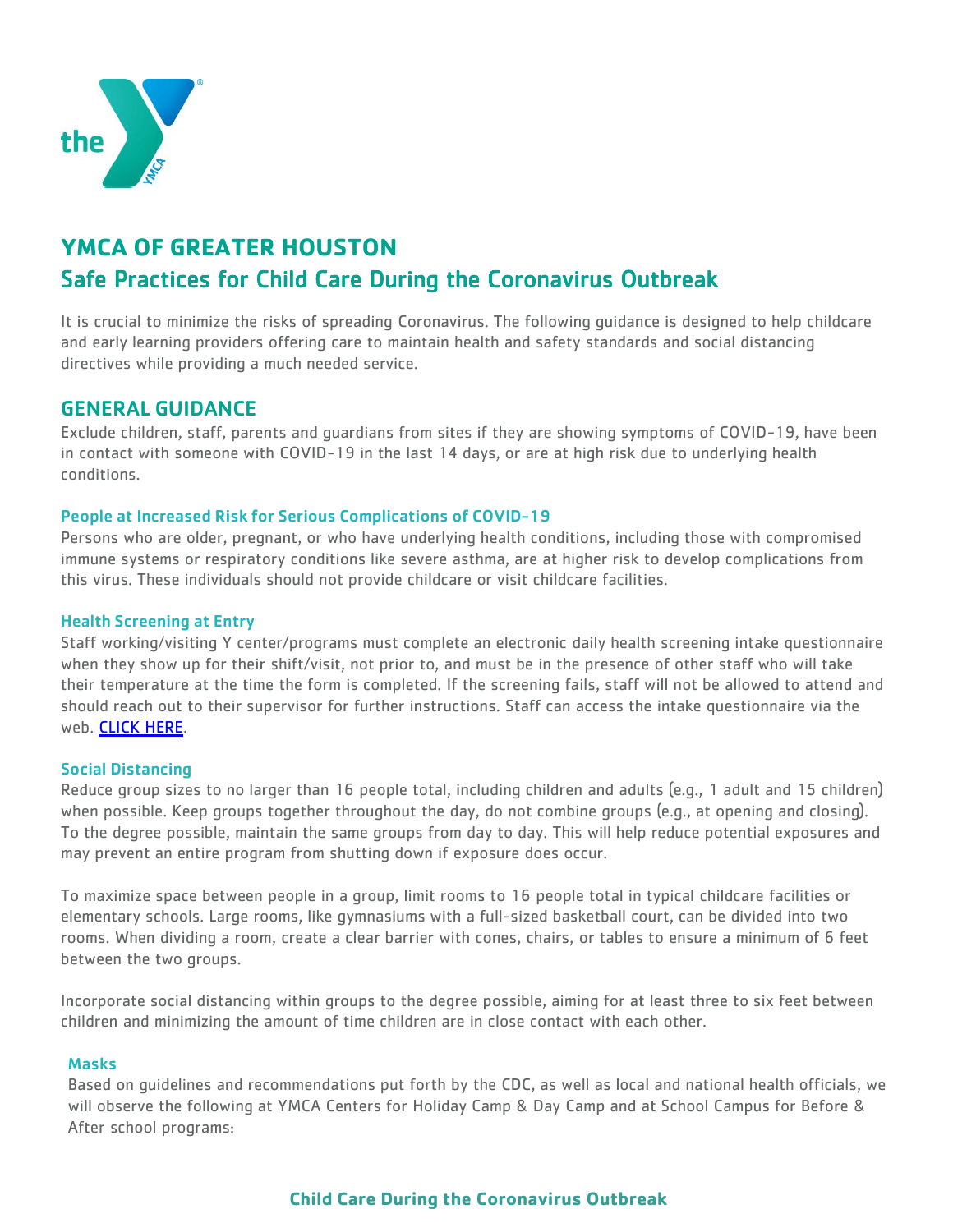YMCA Centers: Masks are encouraged for youth age 2+ in common program areas, hallways. Masks will not be required while a youth is actively engaged in an indoor / outdoor physical activity, i.e. swimming or sports.

School Campus: We will adhere to the same guidelines outlined by the school district / charter school.

Staff are required to wear face masks while serving members or interacting with others unless teaching a group exercise class or lifeguarding. Individuals in close contact may be required to self-quarantine.

Youth who are at an increased risk as outlined by the CDC, as well as those who feel more comfortable wearing a mask are encouraged to do so.

## Camp Group Sizes and PODS

Operate with a 1:6 ratio for 5 years old and a 1:10 ratio for ages 6-15 years old. Groups should never occupy a space smaller than one that allows for 30 square feet per person. When possible, groups should be consistent day to day and, as much as possible, week to week.

PODS: Group of youth in the same age range. Each group should be no larger than 10 youth. PODS should not exceed 40 youth. Example, Group A: 6 – 7 years old and Group B: 6 – 7 years old can rotate together. However, Group C: 8-9 years old cannot rotate with Group A and Group B due to difference in age range.

PODS may be used for swimming, big events, field trips and sports activities in a socially distanced manner and wearing masks in accordance to previously stated guidelines. NOTE: PODS size is determined by the square footage of the activity space. It should provide 30 square feet of distance between each participant.

## **Bussing**

Any youth who rides transportation shall have temperature checked and adhere to the mask wearing policy of the transportation vendor. Youth shall sanitize hands when loading and unloading the bus.

#### **Youth:**

- Observe all usual program safety and field trip rules.
- Comply with seating assignments made by the driver and / or YMCA staff member.
- Follow the driver's directions at all times.
- Enter and leave the bus in an orderly manner at the designated stop.
- Keep feet, arms and personal belongings out of the aisle.
- Not deface the bus or its equipment.
- Not put head, hands, arms, or legs out of the window, hold any object out of the window, or throw objects within or out of the bus.
- Be seated while the bus is moving.
- Fasten their seat belts when riding a bus that is equipped with seatbelts.
- Wait for the driver's and / or YMCA staff members signal upon leaving the bus and before crossing in front of the bus.
- Follow any other rules established by the operator of the bus. Misconduct will be addressed in accordance with the Discipline and Guidance Procedures outlined in the Parent Handbook; the privilege to ride in a district vehicle, including a school bus, may be suspended or revoked.

## **YMCA Staff Member**

- Keep windows open during the duration of the trip as long as weather permits.
- If possible, avoid AC or heat when bus windows are closed. HVAC systems can increase the spread of airborne droplets throughout the bus.
- Check student temperatures before loading the bus.
- Sanitize seats before and after trip if safety precaution is not performed by transportation provider.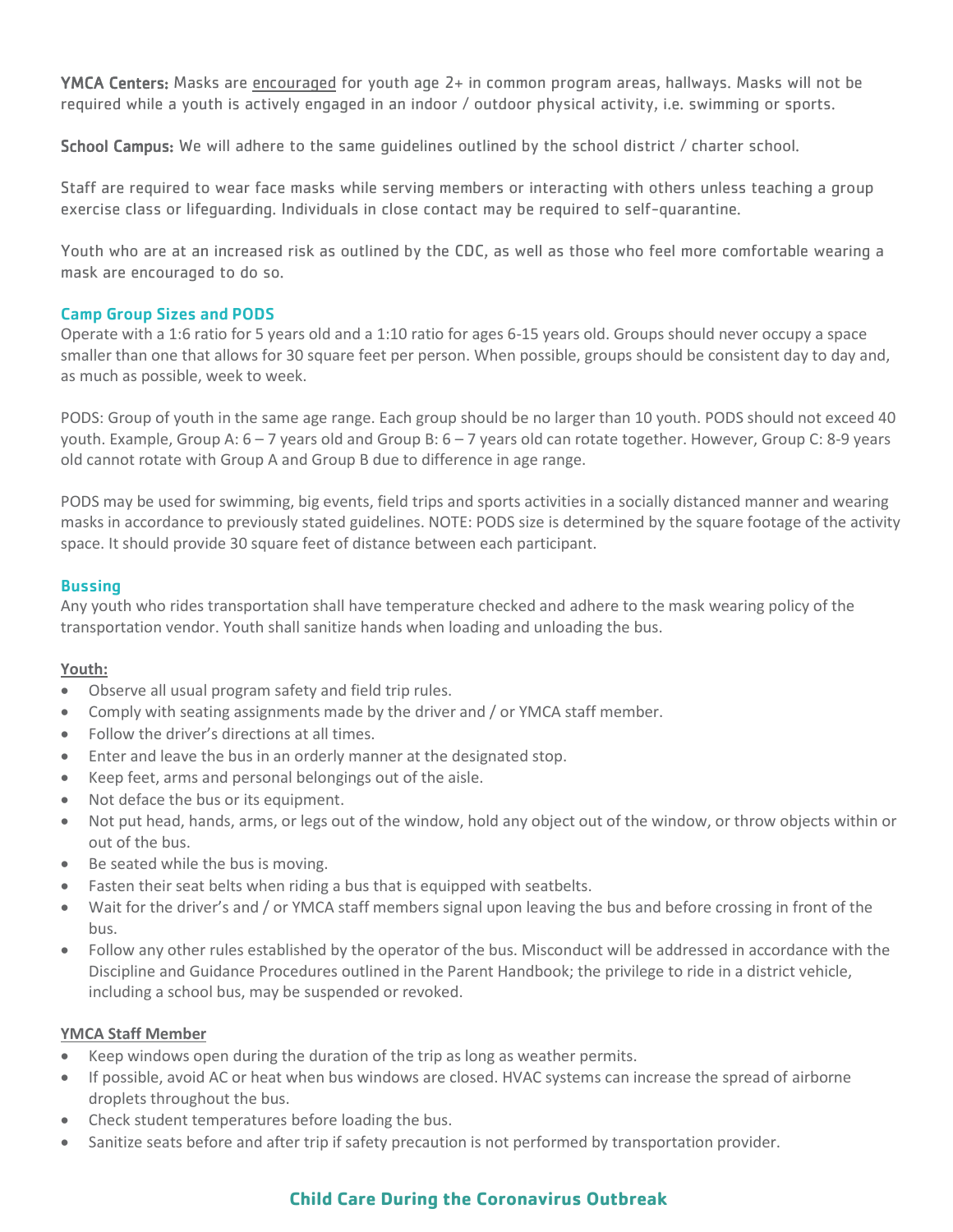It is recommended that students sit in the same seat to and from the destination.

## Eliminate large group activities.

- Limit the number of youth in each program space.
- Increase the distance between youth during table work.
- Plan activities that do not require close physical contact between multiple youth.
- Limit item sharing, and if items are being shared, remind children not to touch their faces and wash their hands after using these items.
- Limit use of water or sensory tables and wash hands immediately after any use of these tools.
- Minimize time standing in lines.
- Incorporate additional outside time and open windows frequently.
- Adjust the HVAC system to allow for more fresh air to enter the program space.
- Avoid gathering in larger groups for any reason. Outside time and lunch should be taken with group (no large gatherings or combining groups.)

## Outside Play

Offer outdoor play in staggered shifts. If multiple groups are outside at the same time, they should have a minimum of six feet of open space between outdoor play areas or visit these areas in shifts so that they are not congregating. Always wash hands immediately after outdoor play time.

## Meals and Snack Time

Meals and snacks should be provided in the classroom, if possible, to avoid congregating in large groups. If meals must be provided in a lunchroom, please stagger mealtimes, arrange tables to ensure that there is at least six feet of space between groups in the lunchroom, and clean tables between lunch shifts. Eliminate family style meals or have employees (not youth) handle utensils and serve food to reduce spread of germs.

# Drop-off and Pick-up

- Do not combine groups in the morning or afternoon.
- You may wish to alternate drop off and pick up times for each small group to avoid a large number of people congregating outside the facility or in front of the facility.
- Washing hands or using hand sanitizer before and after signing in and out is encouraged. Extra pens will be provided so that parents can avoid sharing pens when signing in / out. If check-in is electronic, frequently clean the screens or keyboards.

# Hygiene Practices

Practice frequent hand washing with soap and water for at least 20 seconds, and require handwashing upon arriving at the center, when entering the classroom, before meals or snacks, after outside time, after going to the bathroom, and prior to leaving for home. Help young youth to ensure they are doing it effectively. If soap and water are not readily available, using an alcohol-based hand sanitizer with at least 60% alcohol. Advise youth, families, and staff to avoid touching their eyes, nose and mouth with unwashed hands. Cover coughs or sneezes with a tissue, then throw the tissue in the trash and clean hands with soap and water or hand sanitizer (if soap and water are not readily available).

Providing adequate supplies for good hygiene, including clean and functional handwashing stations, soap, paper towels and alcohol‐based hand sanitizer.

## What to do if children, staff, or parents develop COVID-19 or symptoms

Staff or youth with symptoms should be excluded from childcare facilities and stay away from others. Youth with household members who are known to have COVID-19 should also be excluded from the childcare facility.

If a youth or staff member develops symptoms of COVID-19 while at the facility, immediately separate the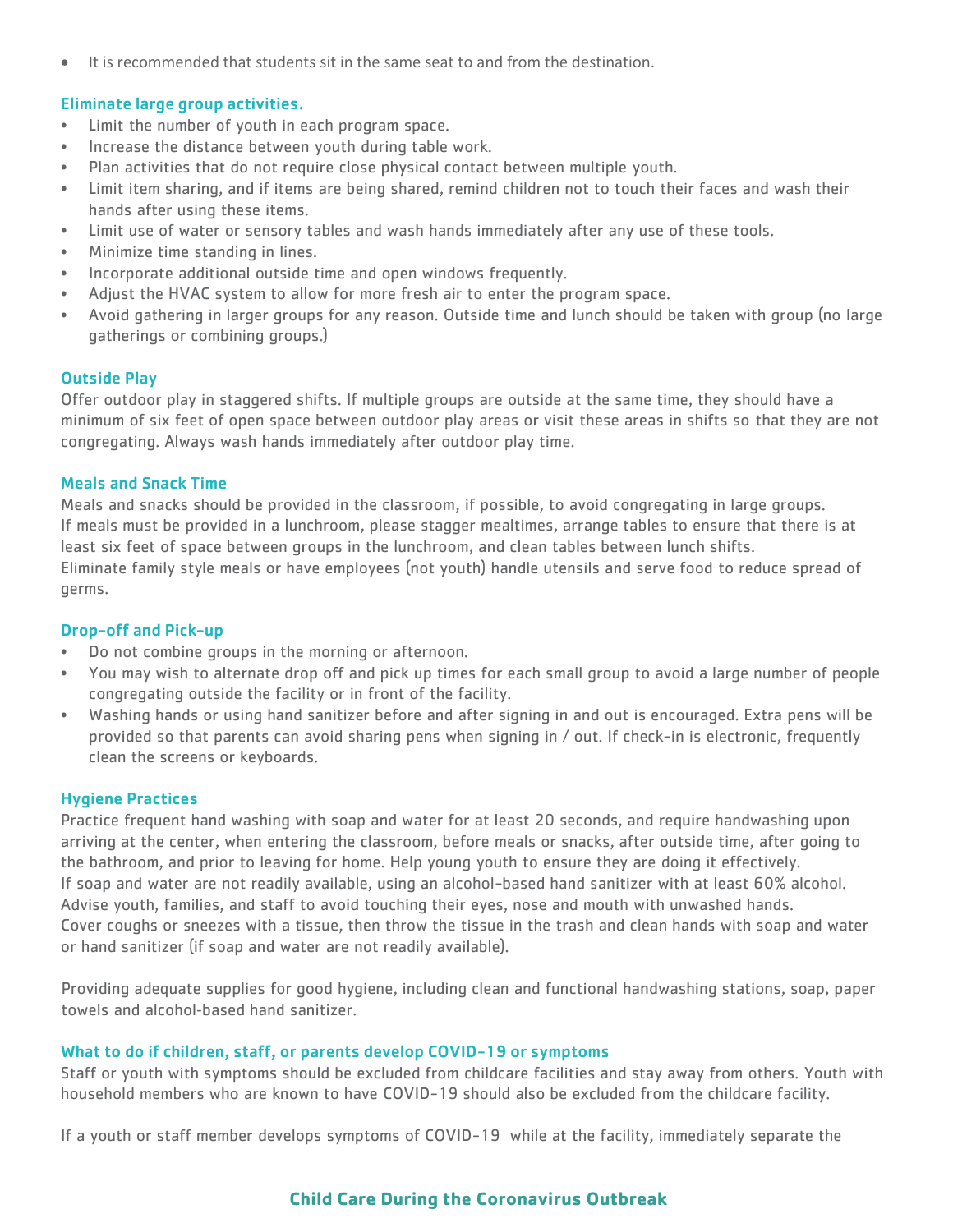person from the well people until the ill person can leave the facility. If symptoms persist or worsen, they should call their health care provider for further guidance. Advise the employee or child's parent or caregiver to inform the facility immediately if the person is diagnosed with COVID-19.

If a child or employee tests positive for COVID-19, you should contact the local health jurisdiction to identify the close contacts who will need to quarantine. It is likely that all members of the infected child's or adult's group would be considered close contacts.

Facilities experiencing a confirmed case of COVID-19 among their population might consider closing at least temporarily (e.g. For 14 days, or possibly longer if advised by local health officials.) The duration may be dependent on staffing levels, outbreak levels in the community and severity of illness in infected individual. Symptom-free children and staff should not attend or work at another facility, which would potentially expose others.

If the infected individual with confirmed or suspected COVID-19 spent15 minutes within 24 hours in close contact with those in the childcare facility, the facility may consider closing for 2-5 days to do a thorough cleaning and disinfecting and to continue to monitor for ill individuals. The facility may also decide to require individuals in close contact with individual to self-quarantine 5 days plus wear a mask when around others for 5 additional days if asymptomatic and mildly ill.

#### Returning to a childcare facility after suspected and confirmed positive COVID-19 test

If a staff member or youth has symptoms of COVID-19 or is a close contact of someone with COVID-19, they can return to the childcare facility if the following conditions are met:

#### CONFIRMED POSITIVE RESULTS

#### Youth Participants

School Campus: We will adhere to the same guidelines outlined by the school district / charter school.

YMCA Centers: Remain home and return to work when the following has been met (no negative test is needed):

- At least 10 days have passed since symptoms began or 10 days have passed since you tested positive if you have no symptoms and
- At least 24 hours have passed with no fever without the use of fever-reducing medications and
- Other symptoms have improved. Loss of taste and smell may persist for weeks or months after recovery and need not delay the end of isolation.

#### YMCA Staff

Remain at home for 5 days and return to work when the following has been met (no negative test is needed):

- If you have no symptoms or your symptoms are resolving after 5 days, you can leave your house. (If you have a fever, continue to stay home until your fever resolves.)
- Continue to wear a mask around others for 5 additional days.

## SUSPECTED COVID-19 Exposure

#### Youth Participants

School Campus: We will adhere to the same guidelines outlined by the school district / charter school.

YMCA Centers: If an individual believes they have had close contact to someone with COVID-19 but are not currently sick, they should monitor their health for symptoms during the 14 days after the last day they were in close contact with the sick person with COVID-19. They should not go to camp and should avoid public places for 14 days.